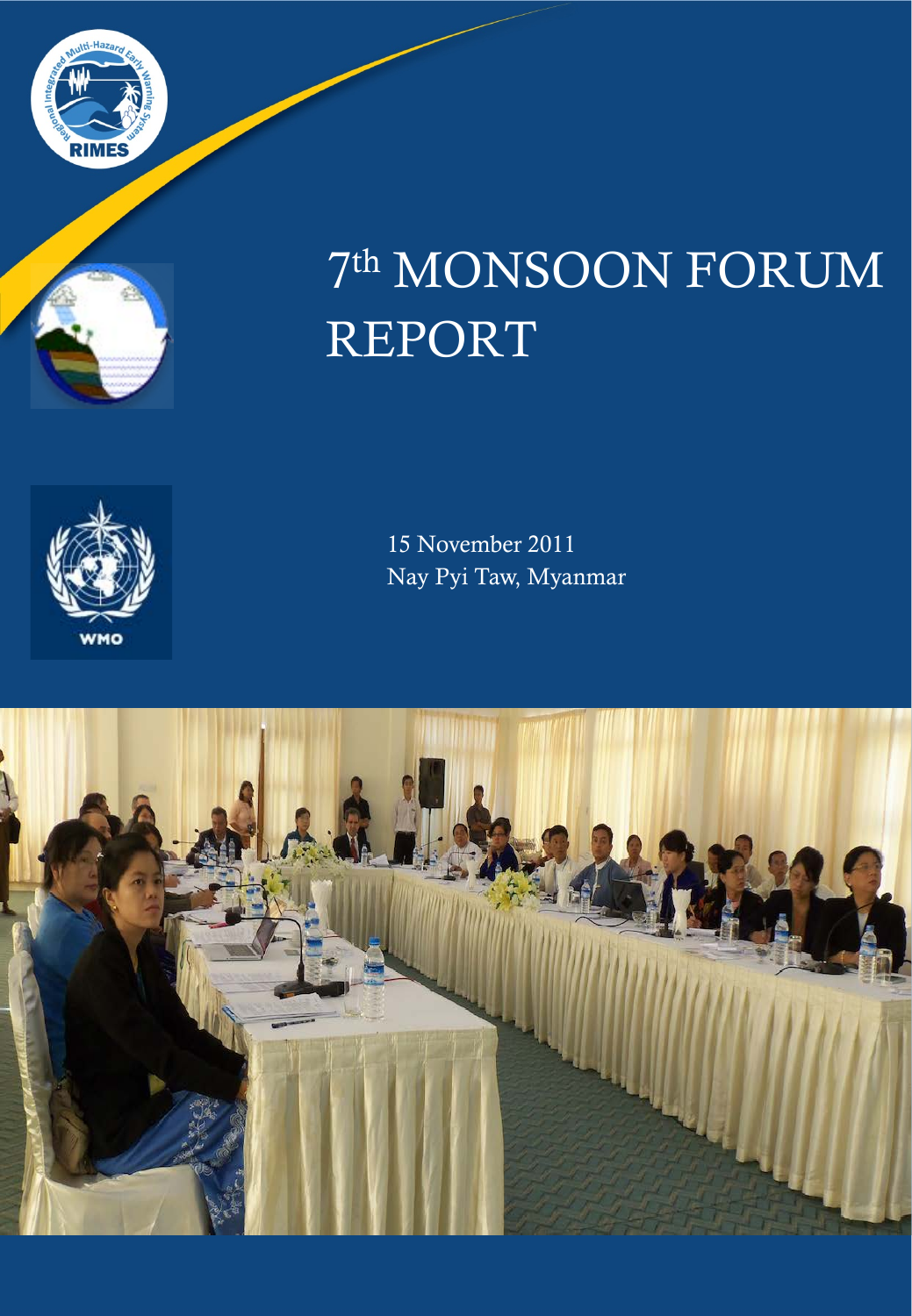The 7<sup>th</sup> Monsoon Forum, convened in Nay Pvi Taw, Myanmar, on 15 November 2011, was organized by the Department of Meteorology and Hydrology (DMH). Though principally supported by The European Commission (EC) and the Food and Agriculture Organization of the United Nations (FAO) as part of the project "Enhancing the utility of seasonal climate forecasts to manage climate risks for food security" the outputs of the  $7<sup>th</sup>$  Monsoon Forum will feed into the undertakings under the project "Reducing risks of tsunamis, storm surges, large waves, and other natural hazards in low elevation coastal zones in Bangladesh, India, Maldives, Myanmar, Sri Lanka and Thailand" supported by the United Nations Economic and Social Commission for Asia and the Pacific (UNESCAP) and jointly implemented by the World Meteorological Organization (WMO) and the Regional Integrated Multi-hazard Early Warning System (RIMES).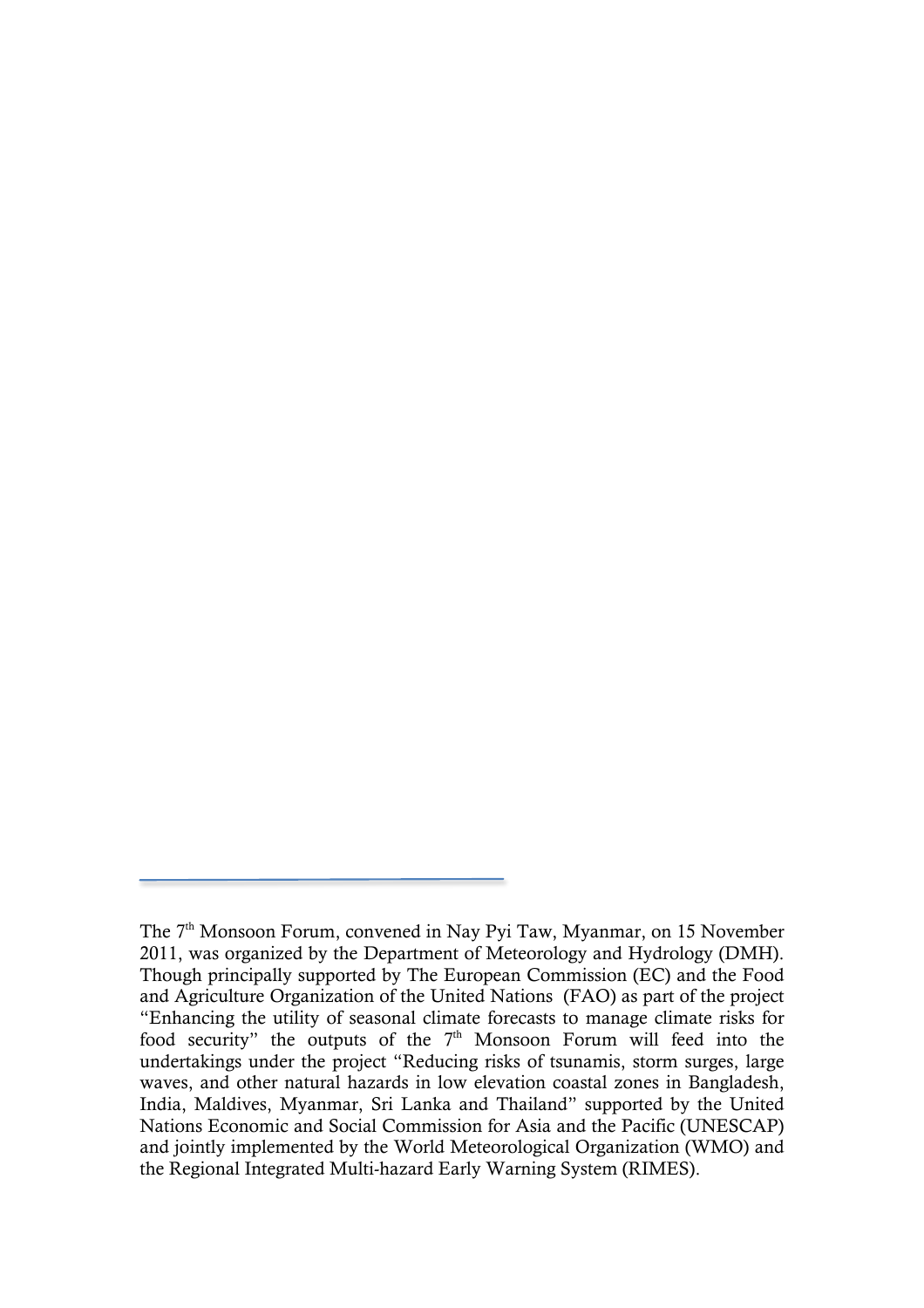#### *Activity Background*

The UNESCAP is supporting the project "Reducing risks of tsunamis, storm surges, large waves, and other natural hazards in low elevation coastal zones in Bangladesh, India, Maldives, Myanmar, Sri Lanka and Thailand". The project is jointly implemented by WMO and RIMES in collaboration with the National Meteorological and Hydrological Services (NMHSs) in project countries.

One of the key undertakings under the project is the conduct of the Monsoon Forums, a platform for interface between NMHSs and user institutions to facilitate enhanced usability of early warning information in decision-making for better management of risks. The Monsoon Forums are part of the project component on strengthening institutional systems for end-to-end warning.

In Myanmar, the Monsoon Forums were established through previously implemented projects. Six (6) Forums were organized by DMH between 2007 and early part of 2011.

The  $7<sup>th</sup>$  Monsoon Forum was organized by DMH in Nay Pyi Taw. Though the  $7<sup>th</sup>$ Monsoon Forum was principally supported by EC and FAO, the outputs of the Forum will feed into the continuous process of evolving climate, weather and hydrological forecast products which are tailored to the user needs, to enhance the usability of early warning information for the user institutions.

The 7<sup>th</sup> Monsoon Forum is organized with the following objectives:

- review the monsoon season that has just concluded, in terms of climate patterns, outlook performance, and impacts on the different climatesensitive sectors in the countries;
- discuss the outlook for the season ahead and possible sectoral impacts, and the response options that can be carried out by user-institutions for enhanced management of risks;
- discuss difficulties/challenges/gaps in the application of forecast information, and possible mechanisms of bridging such difficulties, including meeting the demand for sector-specific information requirements
- other issues and concerns relevant to the NMHSs and climate information user institutions

To introduce the pilot sites under the project "Reducing the risks of tsunamis, storm surges, large waves and other natural hazards in low elevation coastal zones in Bangladesh, India, Maldives, Myanmar, Sri Lanka and Thailand" to the Monsoon Forum process, DMH requested participants from the government administrative offices of Kungyagon and Labutta districts. The participation of participants from Kunyangon and Labutta also facilitated discussion with them on the project details, obtaining their support, and getting their agreement on the activities which will be conducted at select communities in the districts

Hosted by DMH, under the Ministry of Transport, the  $7<sup>th</sup>$  Monsoon Forum was attended by a total of 39 participants coming from the following institutions:

• Agricultural Planning Department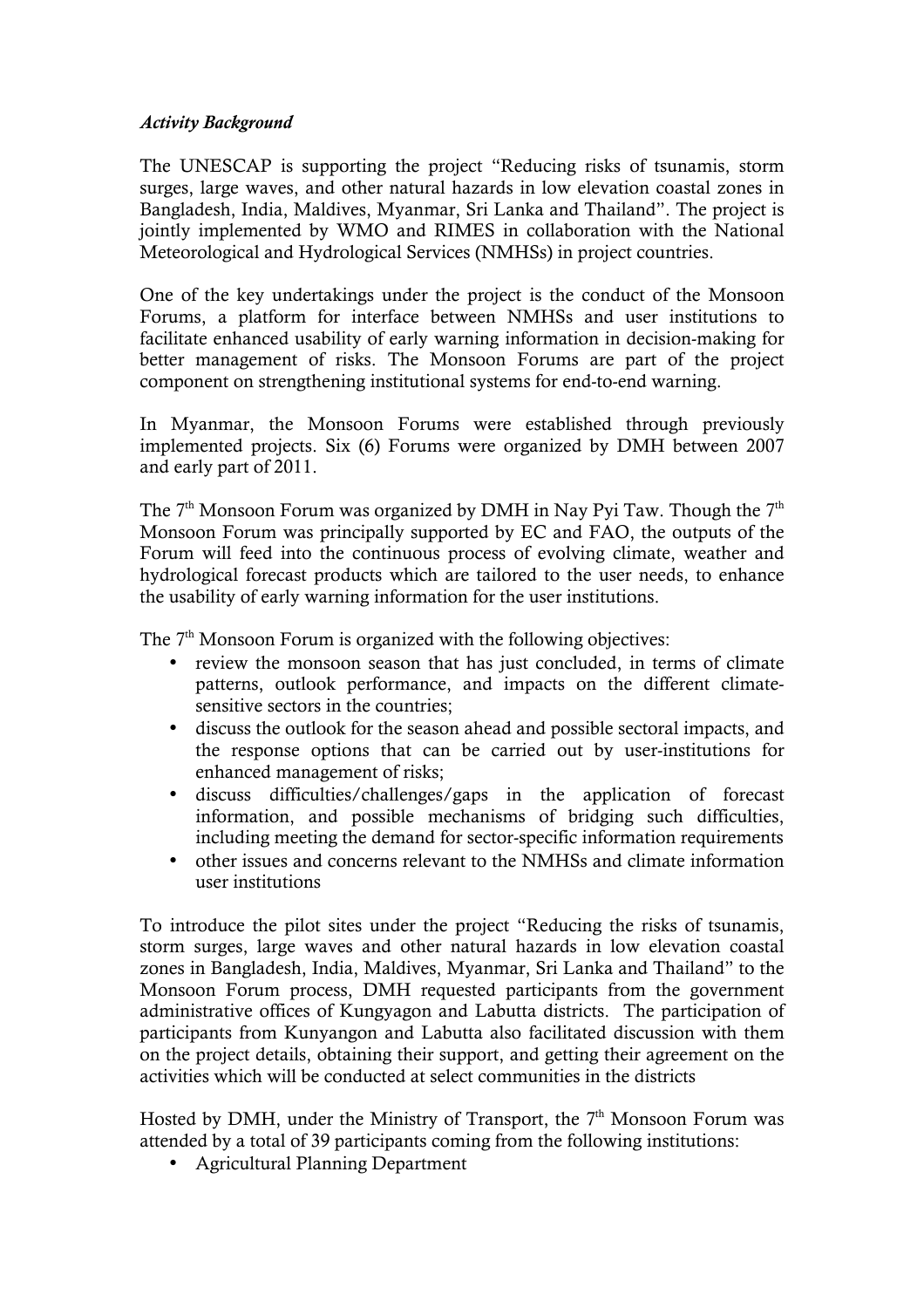- Department of Fisheries
- Department of Health<br>• Department of Irrigation
- Department of Irrigation
- Department of Livestock and Breeding
- Department of Relief and Resettlement
- Environment Conservation and Forestry
- FAO
- General Administration Department
- Local Administrative Authority Representatives from Kunyangon and Labutta Districts
- Myanmar Agricultural Product Trading
- Myanmar Agricultural Services
- Myanmar Red Cross Society
- Media institutions including State Media
- Office for the Coordination of Humanitarian Affairs (OCHA)
- RIMES

# Meeting Proceedings

## *Inaugural Program*

Dr. Hrin Nei Thiam, Acting Director General, DMH, delivered the inaugural message on behalf of the His Excellency U Nyan Htun Aung, Union Minister for Transport.

Dr. Hrin Nei Thiam, on behalf of the Union Minister, welcomed all the guests and participants to the  $7<sup>th</sup>$  Monsoon Forum, jointly organized by FAO, RIMES and DMH. She also outlined the project "Reducing risks of tsunamis, storm surges, large waves and other natural hazards in low elevation coastal zones in Myanmar" supported by UNESCAP and jointly implemented by WMO and RIMES in collaboration with DMH. She explained that the Monsoon Forum is also an integral cell of the project supported by UNESCAP. She continued that the  $7<sup>th</sup>$  Monsoon Forum is organized through the support of FAO.

According to Dr. Thiam, Monsoon Forums are principally to encourage climate forecast application to mitigate risks. She continued that Myanmar is an agricultural country so emphasis is given to agricultural enhancement. She stressed that DMH is treading the same direction by providing key weather and climate information that is adapted to agricultural conditions to guide decision makers in agriculture for food security.

She proceeded to provide a background of the 2011 Southwest Monsoon season in Myanmar. According to her, the Southwest monsoon had late onset and early withdrawal phases hence, the monsoon period was relatively short. Untimely and heavy rainfall were observed during the year. She continued that although no storm directly hit the country until October 2011, a depression which formed in October brought heavy rains that resulted to deaths and damages to properties.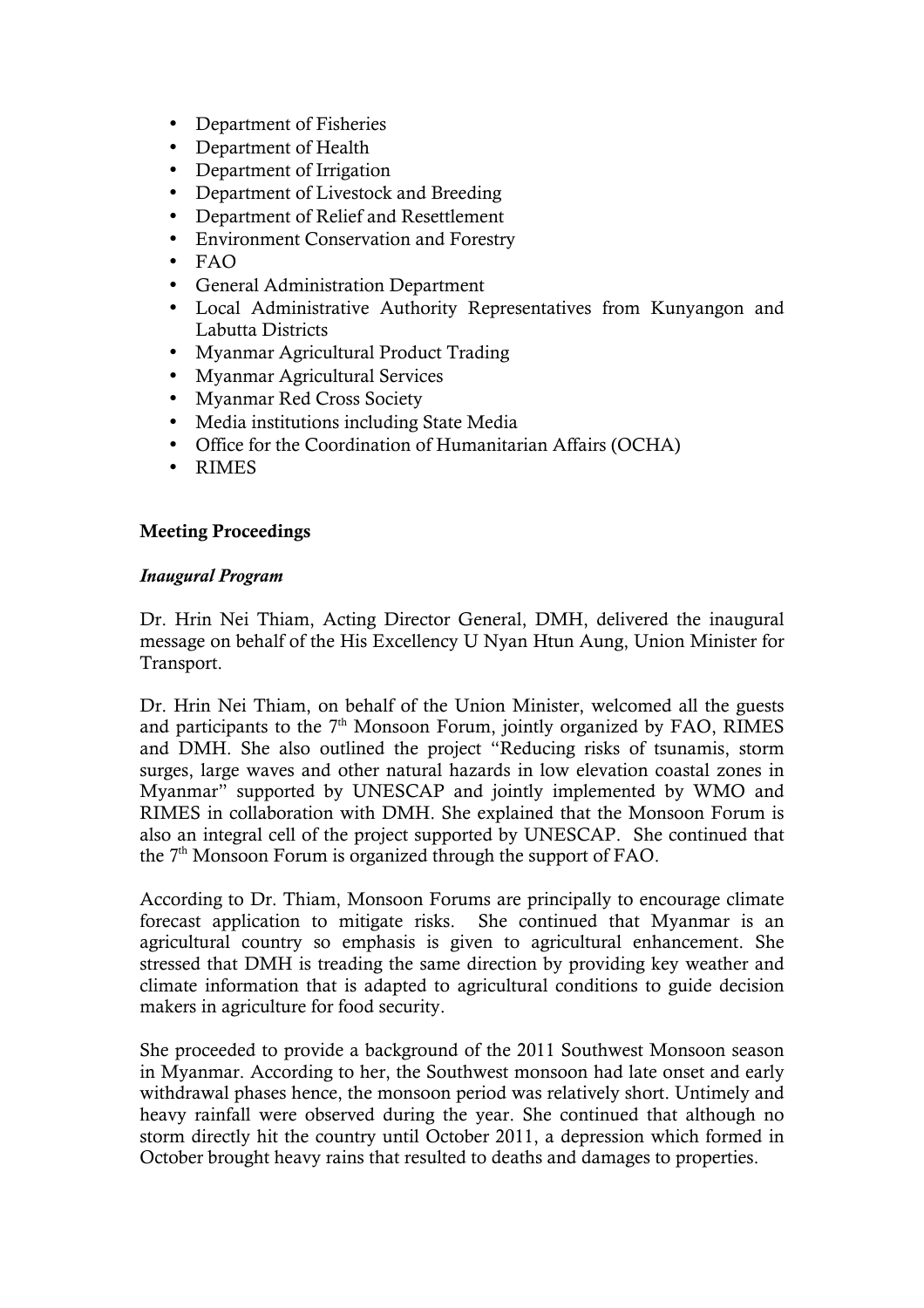She also discussed on the dramatic change in the global climate and the increasing vulnerability of those in hazard-prone areas.

Dr. Thiam then discussed the objectives of the Monsoon Forum. She emphasized that although hazards can not be prevented, something can be done to mitigate their impacts.

Subsequently, Mr. A.R. Subbiah, Director, RIMES, rendered his message. He narrated the interesting evolution of the Monsoon Forum process in Myanmar. According to Mr. Subbiah, initiatives connecting forecast provider and user institutions started in 2007. He discussed that the first forum was focused on discussions on the applicability of the climate outlook generated by DMH, but now stakeholders have better understanding. Despite the limitations in science, DMH manages to generate forecast information that is usable for the different sectors.

He then proceeded to discuss that to complement the FAO-supported project, RIMES is co-implementing with WMO the project ""Reducing risks of tsunamis, large waves, storm surges large waves, and other natural hazards in low elevation coastal zones", supported by UNESCAP, to bring DMH and intermediary institutions, to communities.

Mr. Subbiah proceeded to explain that the dry season is the calmest season – the least-risk season in the tropical region. He espoused that the  $7<sup>th</sup>$  Monsoon Forum was designed to review the past season, move forward to a better understanding of what happened, and bring forward issues in the next monsoon forum.

After that, Mr. Bruce Isaacson, Chief Technical Adviser, FAO, acknowledged the different sectors present in the Monsoon Forum. He elaborated on FAO's main thrusts, which include climate information. He underscored that the Monsoon Forum is intended to make climate information more useful, as guide for decision-making in relevant sectors.



*Mr. Subbiah, Dr. Thiam, and Mr. Isaacson delivering their messages during the Inaugural Session of the 7th Monsoon Forum in Nay Pyi Taw*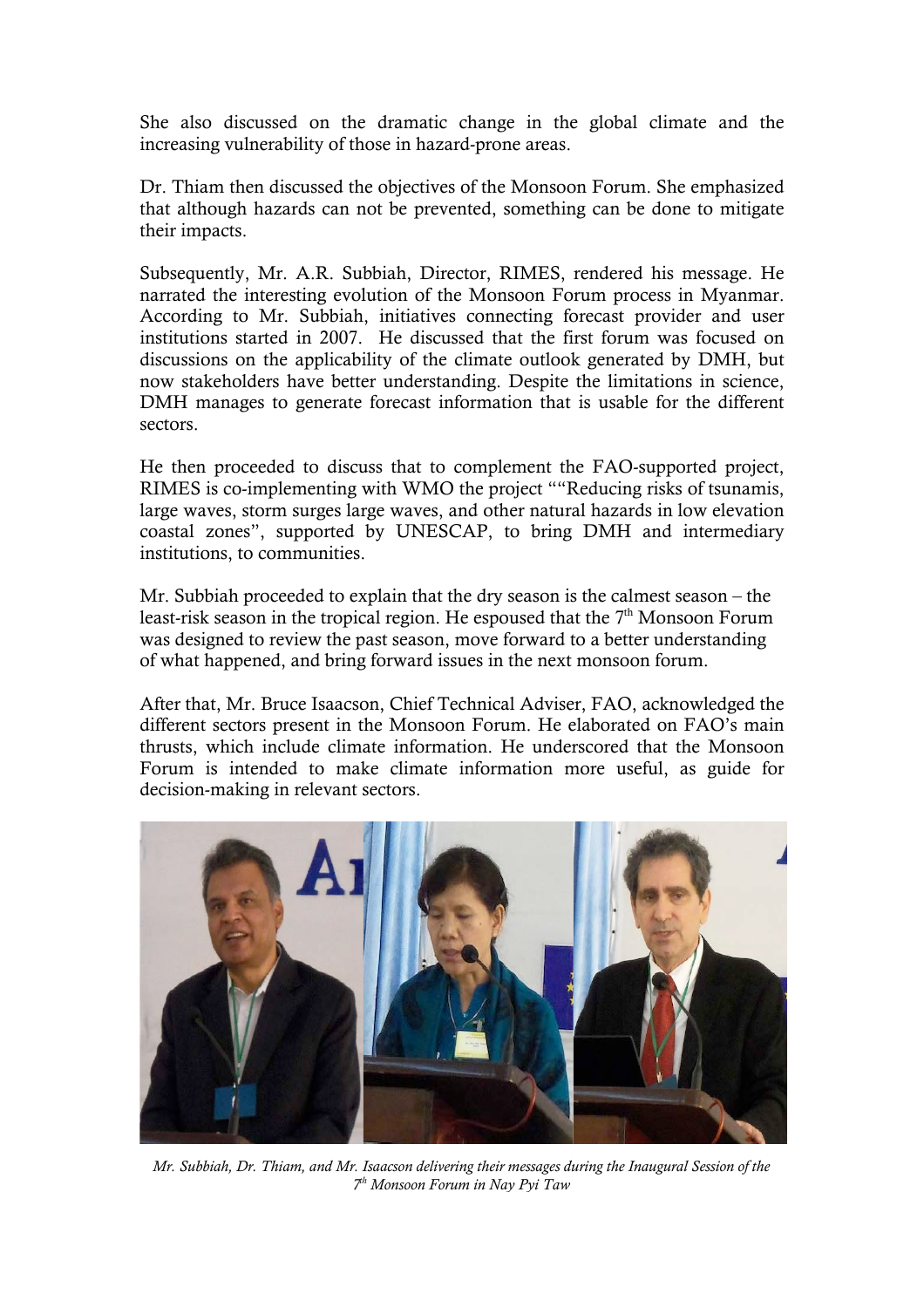DMH then announced that the Monsoon Forum has been officially opened and the proceedings will progress as indicated in the agenda.

The introduction of participants followed.

# *Review of the 2011 Monsoon Season*

#### *Review of the Monsoon Performance and the Seasonal Prediction Realized*

This session was presented by Daw Thet Htar Su Hlaing of DMH. Ms. Hlaing discussed the climate of Myanmar; important synoptic features generally associated with the onset of monsoon over Myanmar; forecasting parameters; climate information timeline; Southwest (SW) monsoon onset, withdrawal, and intensity forecast and observed data; break condition; monsoon rain and cyclone frequency forecast and observed data; and summary of verification of seasonal forecast for Southwest monsoon.

| <b>Types of Forecast</b>                      | <b>Time of Issuance</b>                                                 | <b>Forecast Validity</b>                      |
|-----------------------------------------------|-------------------------------------------------------------------------|-----------------------------------------------|
| General weather outlook for<br>monsoon season | April 28                                                                | Monsoon season                                |
| Seasonal weather forecast                     | April 28<br>June 28<br>August 28                                        | Early Monsoon<br>Peak Monsoon<br>Late Monsoon |
| Monthly weather forecast                      | 28 <sup>th</sup> of every month                                         | 1 month                                       |
| 10 days weather forecast                      | 8 <sup>th</sup> , 18 <sup>th</sup> , 28 <sup>th</sup> of every<br>month | 10 day                                        |

In her discussion, Ms. Hlaing emphasized the forecast products made available by DMH to its stakeholders and the dates of issuance. She espoused that the forecast products are posted on DMH's website and disseminated to stakeholders through various other means.

*A matrix of forecast products, dates of issuance and forecast validity as presented by Ms. Hlaing*

DMH also noted abnormal events for 2011. These include:

- Abnormal cyclone activity in early February
- New recorded rainfall in January
- Unusual mid-January snowfall over Panwa, Northern Myanmar
- Very cold weather in March in most areas of Yangon
- No cyclone occurred in April and May
- No monsoon depression in July and August
- Myanmar recorded its heaviest rainfall on 21 July 2011 at 29.10 inches within 12 hours

Subsequently, Ms. Hlaing presented the summary of verification of its seasonal forecast for 2011.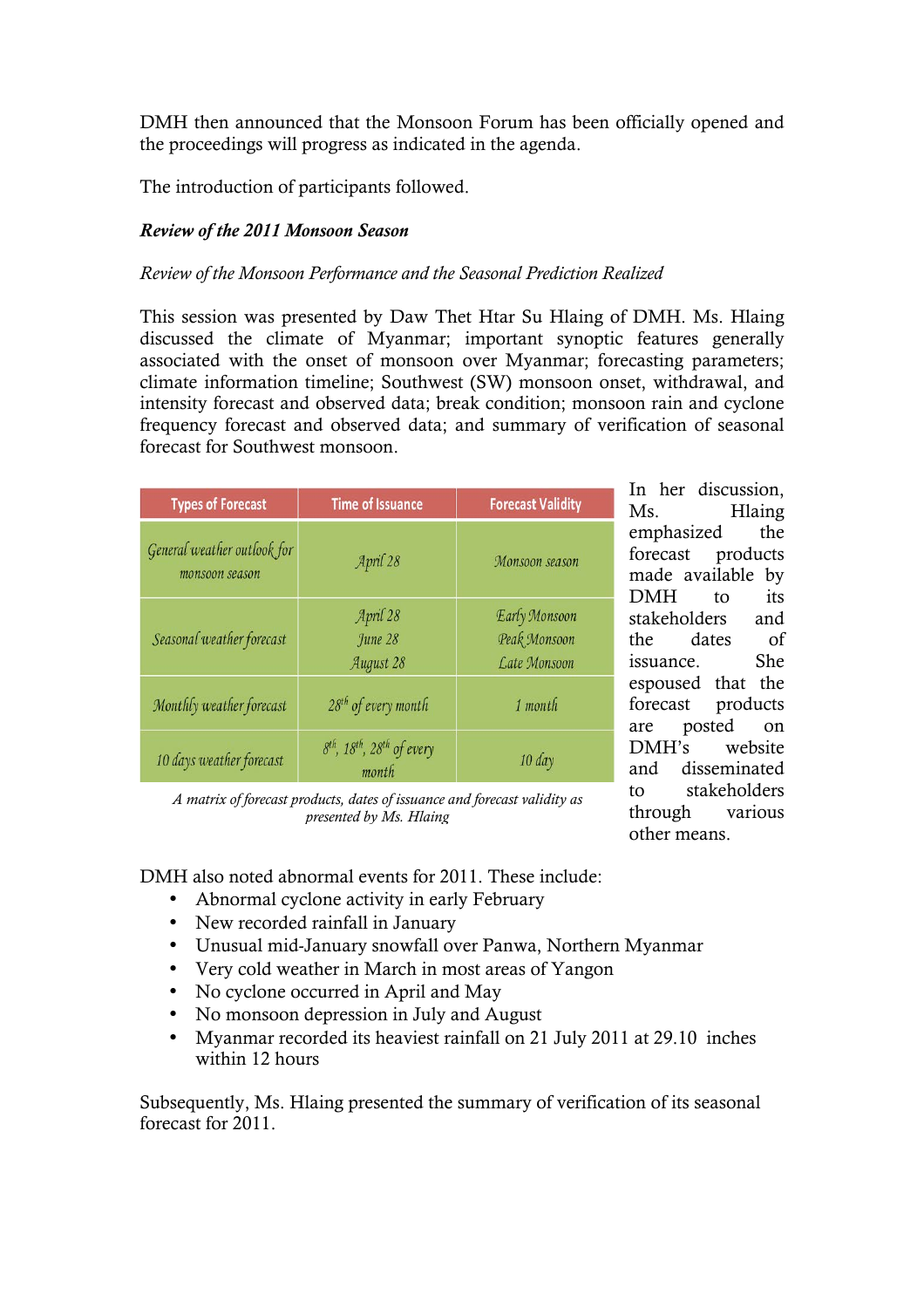

*Summary of 2011 Southwest monsoon outlook verification*

#### *Hydrological Component Review of the Season*

This presentation was rendered by Mr. Sein Lin, also of DMH. In his presentation, Mr. Lin mentioned the hydrological forecasting stations in the country. He explained that the country has experienced floods during the premonsoon, monsoon and post-monsoon periods. He provided details for the flood peaks and durations in 2011. He emphasized that DMH provided flood warnings and bulletins throughout the period. The flood frequency during the 2011 monsoon period, in different districts, was also discussed.



*Flood frequency during the Southwest monsoon season in different districts in Myanmar*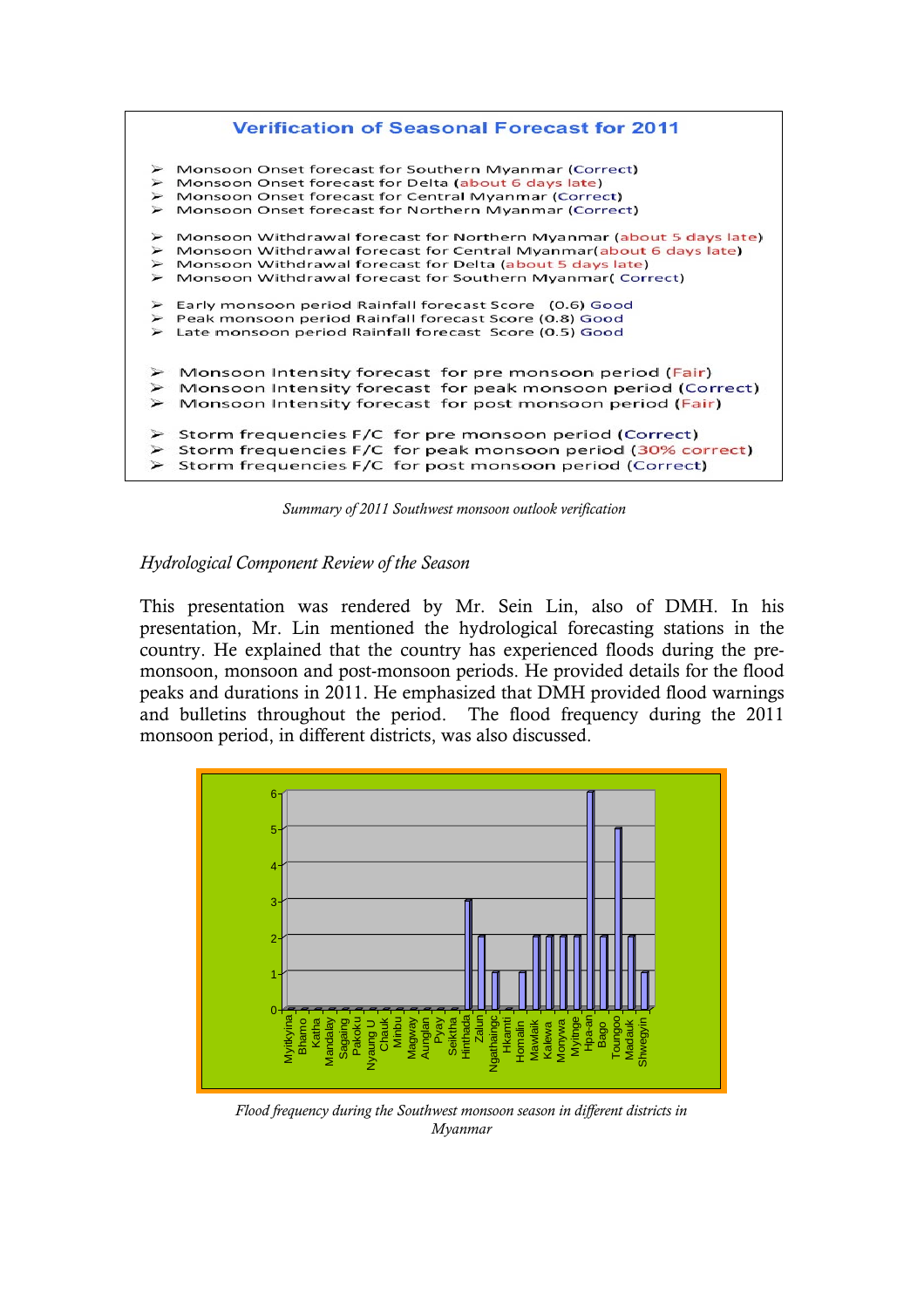Mr. Lin then discussed the verification results for the hydrological component.

## *Performance of the Season with Regards to Food Security*

Mr. Soe Win Maung, of the Agricultural Planning Department, delivered this session. His discussion focused on issues appertaining Myanmar agriculture, key interests during the monsoon seasons, crop production, and disaster events which impacted heavily on the agriculture sector.

Mr. Maung explained that agriculture is the driving engine of Myanmar's economy. Rice production for 2010-2011 planting season is projected to reach up to more than 30 million metric tons. Climate being an important factor in agriculture, information about the onset, withdrawal, duration, precipitation, distribution per zone or region, number of rainy days, and occurrence of extreme events are very essential. He likewise emphasized on the role of dams in agriculture.

He subsequently discussed the damages inflicted to agriculture by the flash floods of 2011. He proceeded to discuss that a more robust early warning system should be established. There is a general passive attitude among people even after they receive the warning. The awareness is very low, especially on the grassroots level. He underscored that on the other hand, there is also a need to improve the early warning services provided to the people.

As to modernization, Mr. Maung espoused that Myanmar is lagging behind in the regional level.

Finally, he discussed on making informed decisions based on information. He stressed though that there are times when information is not available. There are also times, he continued, when there is available information but deeper insights should be considered in decision-making. He suggested that there should be a "formula" for decision-making. And the challenge would be bridging information and decision. He also qualified that information should be reliable and timely.

#### *Overview of Global Seasonal Climate and Prediction Performance for Southeast Asia*

This presentation was rendered by Mr. A.R. Subbiah. In his presentation, Mr. Subbiah outlined the different drivers which influences the conditions for Myanmar's 2011 dry season. He discussed the prevailing La Nina condition in Nino 3.4 region and its influence over Southeast Asia, and the Northeast monsoon wind direction.

Moreover, Mr. Subbiah discussed that the dry season is normally characterized by very low rainfall and temperatures. Temperature variations though can be significant.

He then elaborated on the relationship of climate and food security and the documented damages to agriculture brought about by floods in Thailand, Cambodia, Vietnam, Lao PDR and Myanmar.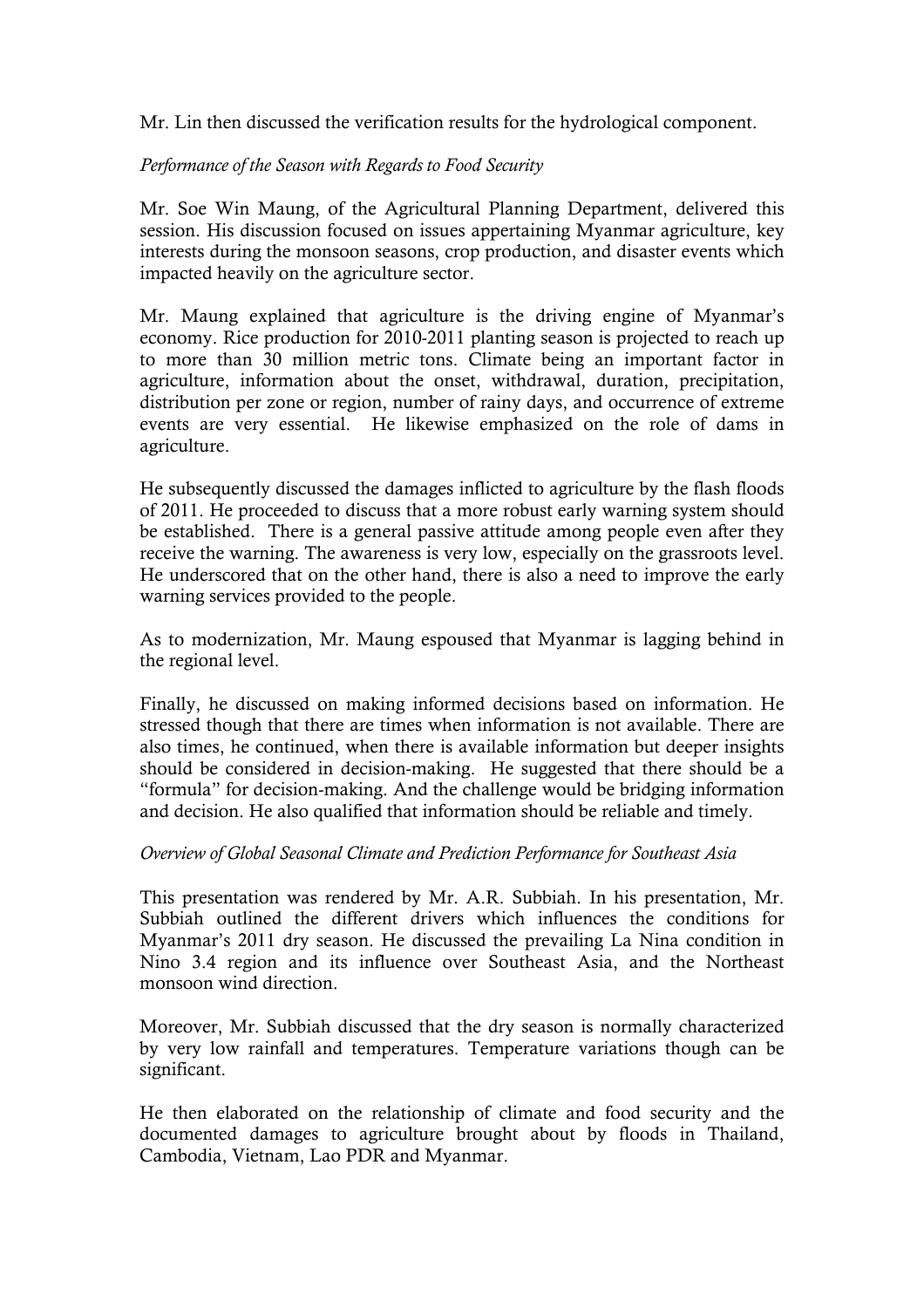#### *Feedback from climate-user institutions*

Under this session, OCHA rendered a presentation on early warning, forecast and emergency preparedness. It was emphasized that food and security crisis in the recent years has continued to be a challenge in the Millennium Development Goals. Myanmar is classified as  $14<sup>th</sup>$  in the world suffering from natural hazards. The presenter also discussed on the importance of early warning and monitoring. In addition, global and regional early warning and forecasting tools were also discussed. The session was capped by a discussion of OCHA's global focus on hazard, vulnerability and capacity.

OCHA's presentation was followed by the presentation from the Department of Relief and Resettlement. Among the key points included in this discussion were the mandates of Department, their current thrusts and the importance of climate information in their undertakings.

# *Dry Season Outlook and Working Group Discussions to Develop Impacts Outlook and Response Options*

## *Dry Season Outlook*

The presentation on the dry season outlook was delivered by DMH. It covers two components: general weather outlook for the dry season and the general long range water level forecast for low flow season.

The sub-session on general weather outlook for the dry season was delivered first. DMH's current early warning capacity was discussed. DMH explained that the rainfall variability in Myanmar are attributed to the intensity of summer monsoon wind, frequency of tropical cyclone and monsoon depressions, active and break cycle of the monsoon, cyclone seasons on April/May and October/November, movement and frequency of disturbances, and regional scale extreme events (El Nino/La Nina), among others.

Subsequently, the prevailing La Nina condition in the equatorial Pacific was discussed. Regional Sea Surface Temperature (SST), temperature, and precipitation forecasts for December, January, and February (DJF) from different global climate centers were also provided. Based on the analysis of the conditions affecting the dry season in Myanmar, DMH developed its dry season outlook.

The precipitation outlook and general weather outlook are presented below.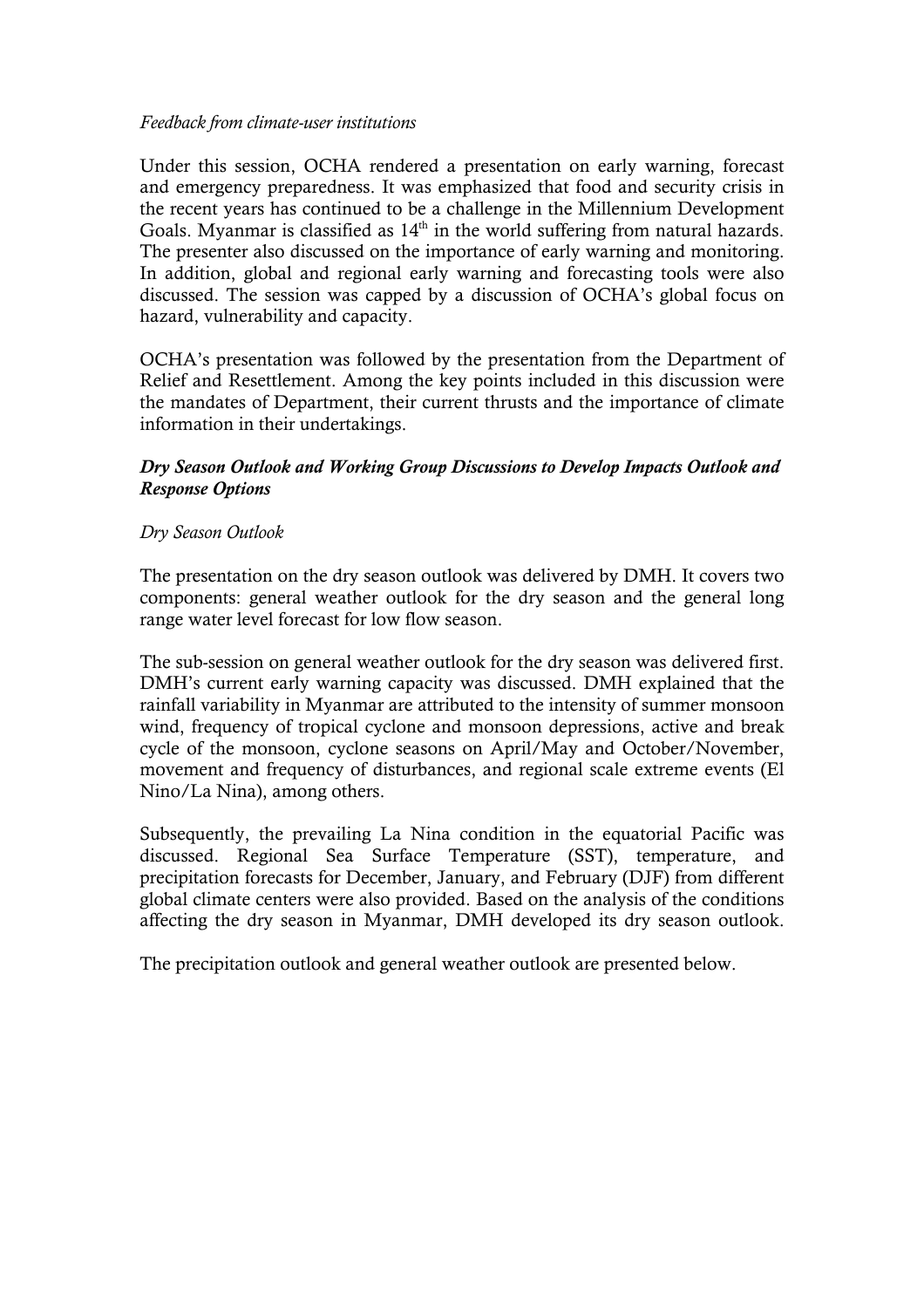

*Above: Precipitation outlook for December 2011 to February; Below: General weather outlook for the 2011- 2012 dry season. Both were issued by DMH during the Monsoon Forum*

Government of Republic of the Union of Myanmar **Ministry of Transport** Department of Meteorology and Hydrology Nav Pvi Taw

Dated 15 November 2011

#### **General Weather Outlook for 2011-2012 Winter Monsoon**

Three low pressure areas may form over Bay of Bengal during this Winter Monsoon Season. Out of these three low pressure areas, one may further intensify into a depression. Weather will be partly cloudy to cloudy in the Andaman Sea, South Bay and generally fair elsewhere in the Bay of Bengal.

Above normal rain are likely in Tanintharyi Region, Kayin and Mon States, below normal in Lower Sagaing, Magway and Mandalay Regions, Rakhine and Kayah States and about normal in the remaining Regions and States.

Night temperature will be below normal in Tanintharyi Region and Mon States, about normal temperature in Upper Sagaing and Bago Regions, Kachin, Chin and Kayin States and above normal in the remaining Regions and States.

During the Winter Season, decrease of Night Temperature, strong easterly wind and rough sea, untimely rain by the movement of easterly wave and westerly wave and dense fog in different areas are likely. Users are advised to take necessary actions with daily weather forecast, coastal weather bulletin and the notification by Myanmar Agricultural Services.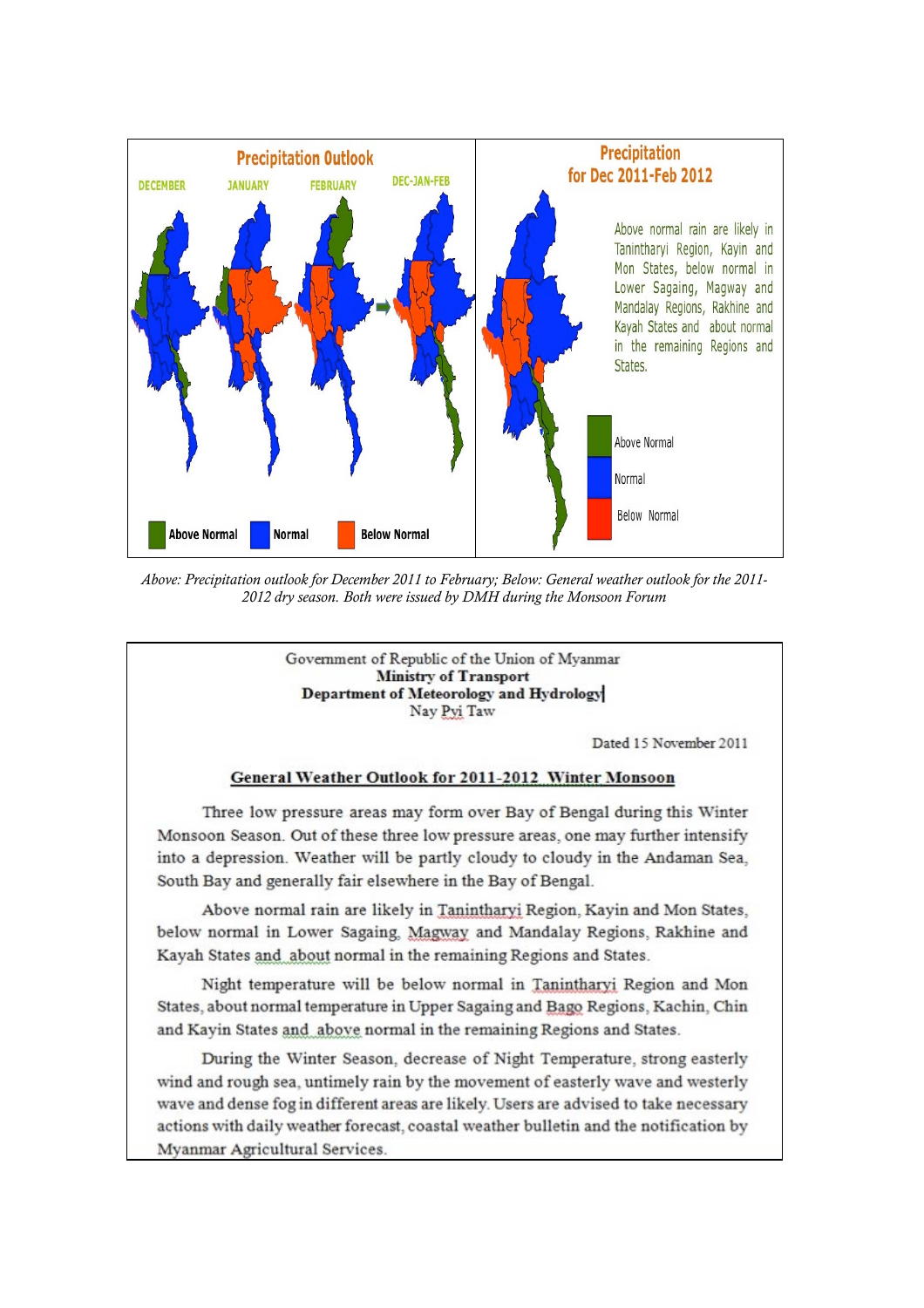The presentation on general long range water level forecast for low flow season followed. The presentation highlighted low flow forecast for Ayeyarwady and Chindwin Rivers for 15 November 2011 to 15 February 2012.

Based on its analysis, the Hydrological Division of DMH issued the following water level forecast.

# Water level forecast for 15 November 2011 to 15 February 2012

(Issued on 15-11-2011)

The water levels of Ayeyarwady river are forecast to fall below the present water levels by (105) cm (about 3.5 feet) at Myitkyina, Bhamo and Katha, (195) cm (about 6.5 feet) at Mandalay, Sagaing and (315) cm (about 10.5 feet) at Pakkoku, Nyaungoo, Chauk, Minbu, Magway, Aunglan, Pyay, Seiktha, Hinthada and Zalun.

The water levels of Chindwin river are forecast to fall below the present water levels by (120) cm (about 4 feet) at Hkamti and Homalin and (210) cm (about 7 feet) at Mawlaik, Kalewa and Monywa.

*Water level forecast, covering 15 November 2011 to 15 February 2012, for Ayeyarwady and Chindwin Rivers*

# *Working Group Discussion and Presentation*

Following the dry season outlook, the participants were divided into three (3) groups: a) Agriculture, Fisheries and Animal Husbandry, b) Disaster Preparedness and Health and Nutrition, and c) Water Resources Management. The groups were to develop impacts outlook and response options, based on the dry season outlook released by DMH. The group discussion was also intended to thresh out issues appertaining the constraints and difficulties of user institutions in applying weather and climate information and dissemination mechanisms to reach the stakeholders, thereby providing insights to DMH on how to improve its services.

In order to guide participants in the discussion, the following questions were provided:

- 1) What would be the possible impacts, in the different sectors, taking into consideration the seasonal outlook?
- 2) What possible responses (mitigation measures) can be done in case of possible adverse impacts?
- 3) Are there constraints/gaps/difficulties in translating dry season outlook into impacts outlook and response options? If yes, what are these?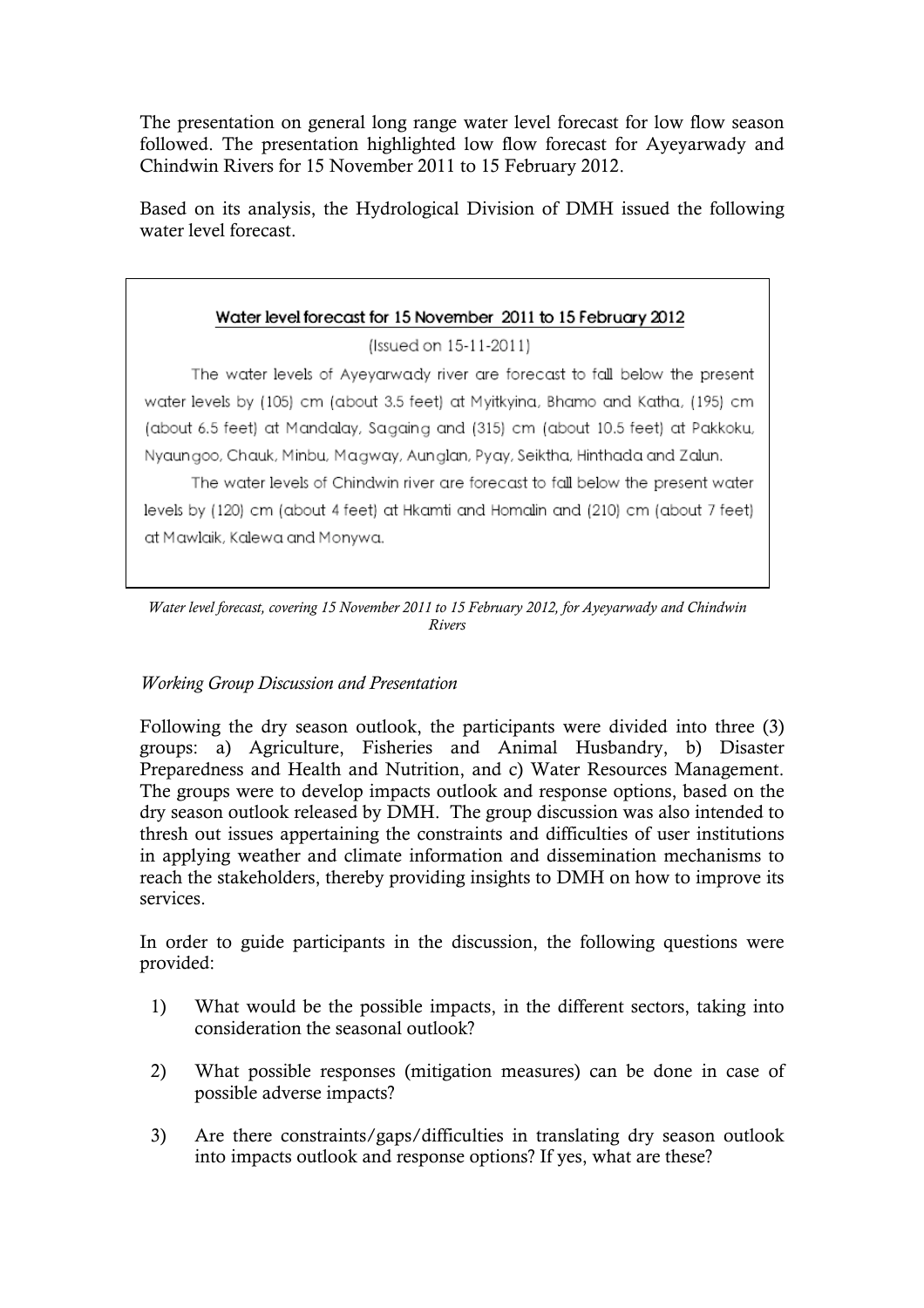- 4) What channels/mechanisms can be used to maximize the dissemination of the seasonal outlook to concerned institutions, offices, organizations, and individuals?
- 5) Are there any other information needs, by sectors, which require to be addressed?
- 6) Any recommendation to address constraints/gaps/difficulties in translating the seasonal outlook, enhance usability of seasonal outlook and other forecast products, and the conduct of the Monsoon Forums in the future?



*Sectoral working groups discuss their responses to the guide questions during the exercise on developing impacts outlooks and response options, identification of gaps and constraints in climate forecast application, and dissemination mechanisms to maximize delivery of information to stakeholders*

Provided below are the outputs from the working group discussions. The recommendations, presented as part of the working group outputs and synthesized from the discussions throughout the Forum are elaborated in a separate section.

Group 1 *(composed of representatives from Myanmar Agricultural Services, Agricultural Planning Department, Environmental Conservation and Forestry, Department of Fisheries, Department of Livestock and Breeding, and Myanmar Agricultural Product Trading)*

| <b>Possible Impacts</b>                     |                                              |  |  |
|---------------------------------------------|----------------------------------------------|--|--|
| <i>Agriculture</i>                          | Fisheries                                    |  |  |
| • Insufficiency if water in some areas      | • Aquatic biodiversity and habitat<br>change |  |  |
| <b>Possible Mitigation/Response Options</b> |                                              |  |  |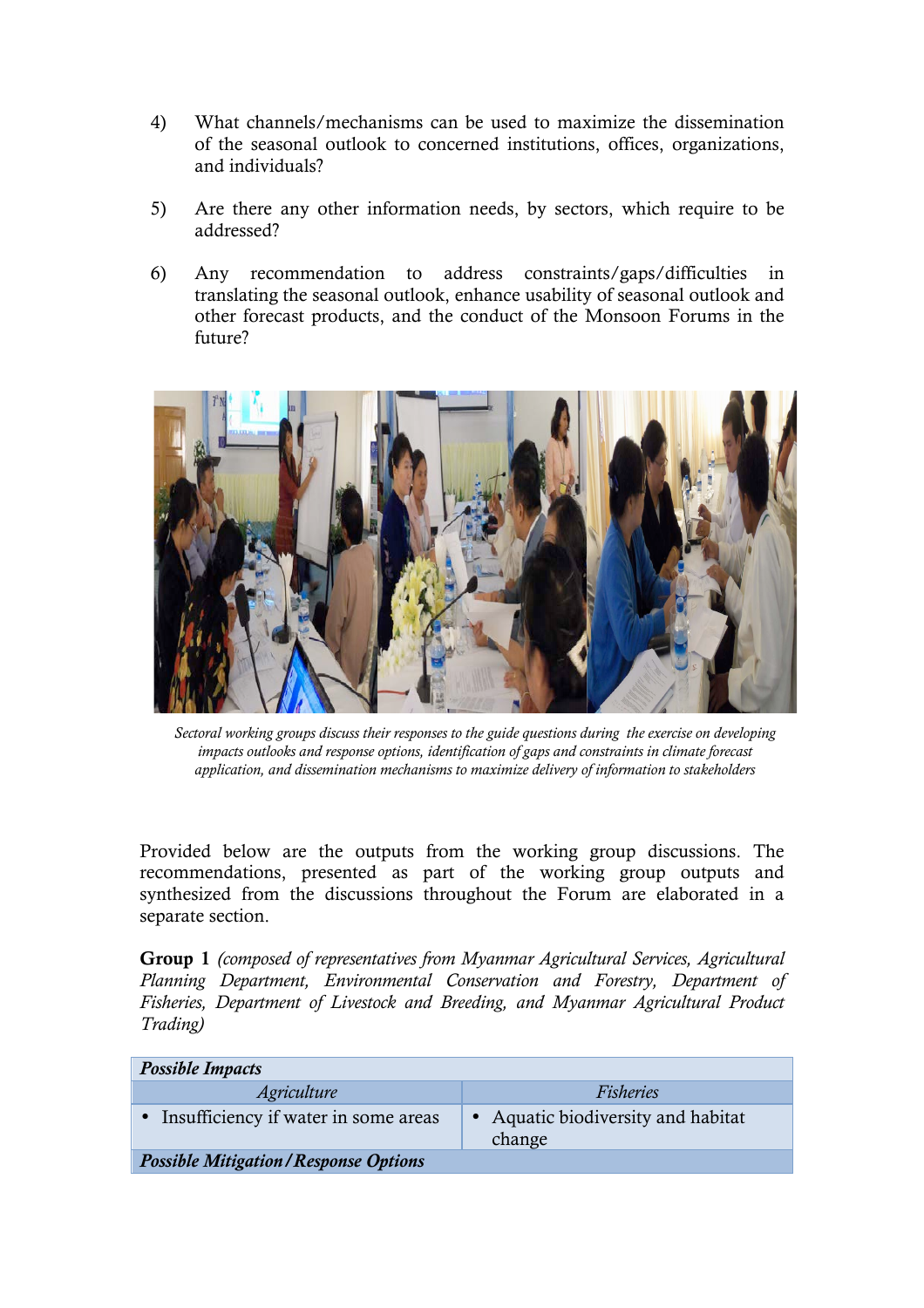| River pumping stations<br>$\bullet$<br>Canal development<br>$\bullet$<br>Sediment preparation<br>$\bullet$<br>Crop diversification<br>Constraints/gaps/difficulties in translating the dry season outlook into impacts<br>outlook and response options | Impose regulations on fishing<br>methods, gears, size, areas, and<br>seasons<br>Stocking<br>$\bullet$<br>Identify protected areas/zones                                                                                          |  |
|--------------------------------------------------------------------------------------------------------------------------------------------------------------------------------------------------------------------------------------------------------|----------------------------------------------------------------------------------------------------------------------------------------------------------------------------------------------------------------------------------|--|
| Insufficient budget inputs<br>Insufficient technology, fertilizer,<br>$\bullet$<br>seeds support                                                                                                                                                       | Plan of action<br>$\bullet$<br>Information sector for fisheries<br>community<br>Financial and logistic support<br>Collaboration with relevant<br>ministries/agencies<br>Forecast information which are not<br>clearly understood |  |
| Dissemination Mechanisms that can be used to maximize delivery of information to<br><b>stakeholders</b>                                                                                                                                                |                                                                                                                                                                                                                                  |  |
| Extension and education unit in the<br>$\bullet$<br>agriculture sector<br>Media<br>$\bullet$<br>Inter-agency information sharing<br>$\bullet$<br>mechanisms                                                                                            | Surveillance program<br>$\bullet$<br>Workshops, seminars and trainings<br>Fishermen groups<br>Government network system                                                                                                          |  |
| Information needs which require to be addressed                                                                                                                                                                                                        |                                                                                                                                                                                                                                  |  |
| Timely and reliable forecast information<br>$\bullet$                                                                                                                                                                                                  |                                                                                                                                                                                                                                  |  |

Group 2 *(composed of Department of Relief and Resettlement, General Administration Department, Local Authority/Community, State Media –radio/MRTV, FAO/OCHA, Department of Health, and Myanmar Red Cross Society)* 

# *Possible Impacts*

- Low pressure area and depression might result to loss of lives and damage to properties
- Decrease in water level
- Decrease in night temperature in Taninthayi and Mon

# *Possible Mitigation/Response Options*

- Issue warning and send to state media, etc. for dissemination
- Disseminate the information to impact areas
- Information on whether or not electricity will be affected should be informed to the public
- Disaster risk management and community-based disaster risk management courses should be introduced to key stakeholders to capacitate them in disaster risk management
- Stockpiling of relief items for areas which might be affected
- Raise the awareness of the people, in areas which are likely to be affected, of the possible impacts and what they should do

*Constraints/gaps/difficulties in translating the dry season outlook into impacts*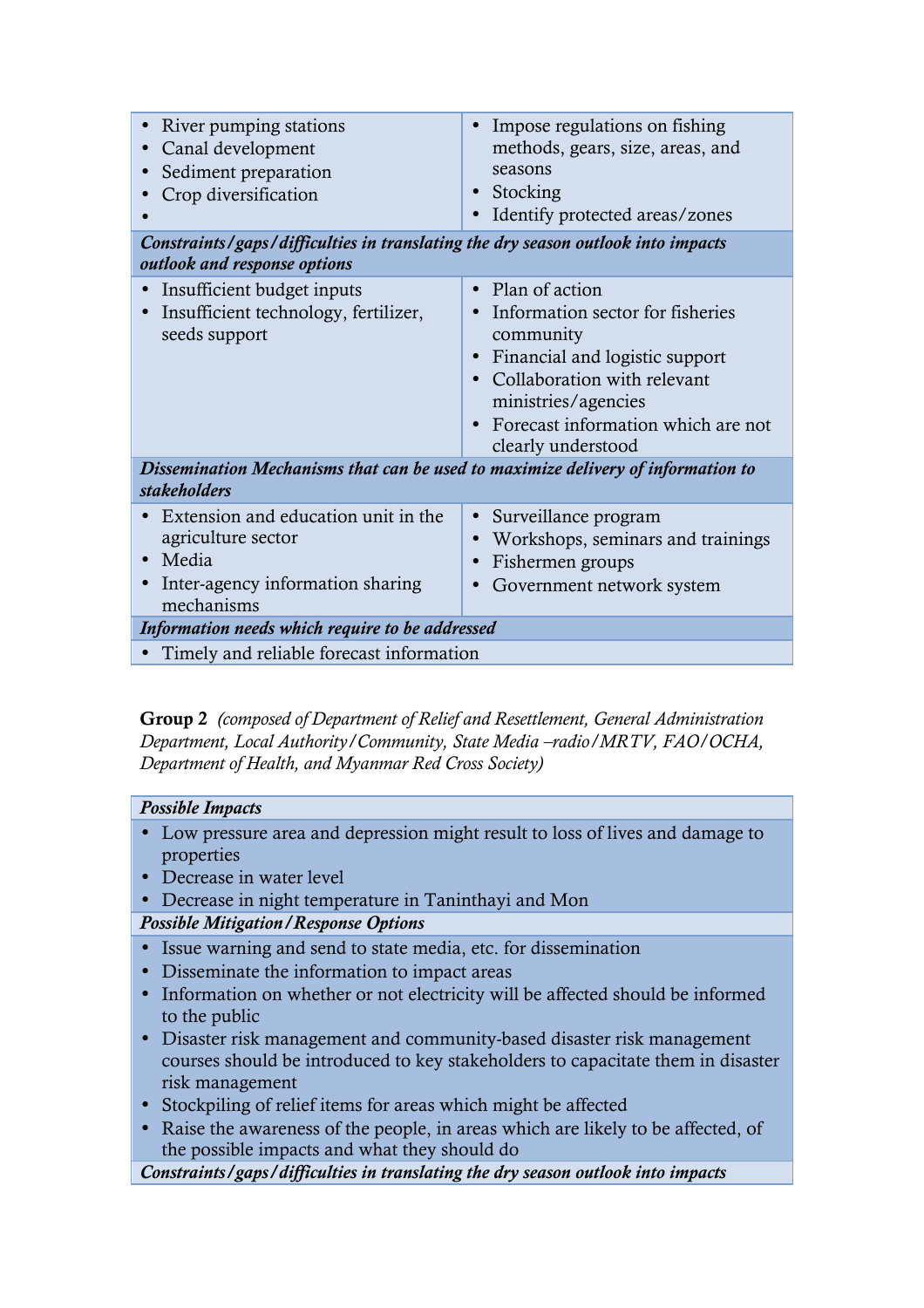*outlook and response options*

- Communication channels are not maximized
- Forecast language are not easily understood by end-users especially those in the grassroots level

*Dissemination Mechanisms that can be used to maximize delivery of information to stakeholders* 

- MRTV
- Relief and Resettlement Department
- Myanmar Red Cross Society
- General Administration Department
- Community leaders
- Ministry of Transport
- Agricultural Department
- Police communication system
- Military communication system
- NGO/INGO communication system

*Information needs which require to be addressed*

• Time- and location-specific forecast

Group 3 *(composed of Department of Irrigation and Hydrology Division of DMH)*

#### *Possible Impacts*

- Insufficient inflow for storage in water resources structures
- Navigational problems in some areas
- Difficulties in pumping water from rivers might be encountered
- Higher saline concentration in coastal areas

*Possible Mitigation/Response Options* 

- Control water impounding storage to ensure water availability for farming in affected areas
- Install tube well facilities in affected areas
- Use of pumping systems in affected areas

*Constraints/gaps/difficulties in translating the dry season outlook into impacts outlook and response options*

- Insufficient financial support
- Collaboration with communities is not maximized
- Sharing of climatological data such as maximum temperature, maximum daily rainfall, etc.

## *Dissemination Mechanisms that can be used to maximize delivery of information to stakeholders*

• TV channels

*Information needs which require to be addressed*

• Timely and reliable forecast information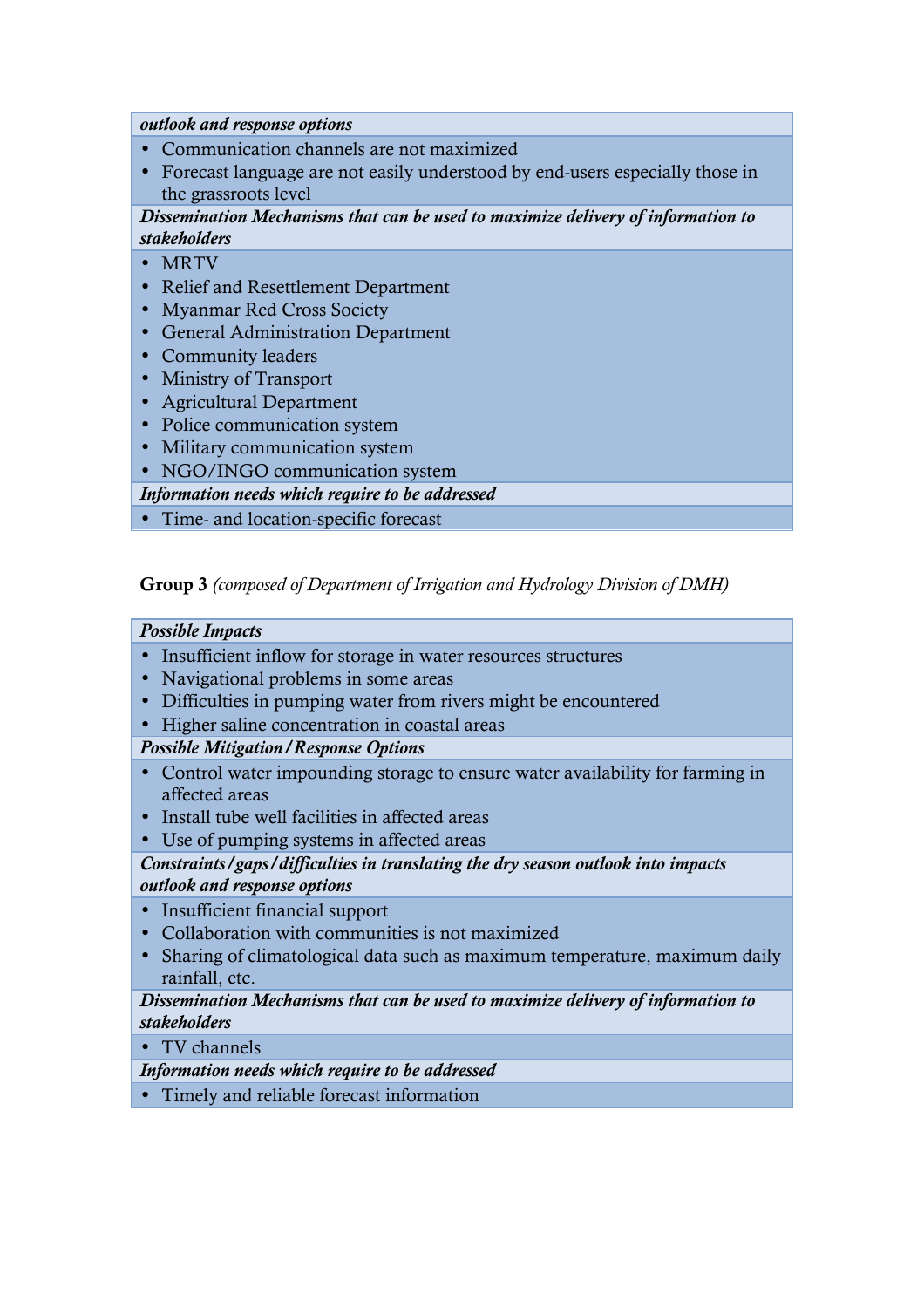## *Recommendations*

As mentioned earlier in this report, the recommendations listed hereunder are consolidated from the outputs of the working group discussion and inputs from participants during the deliberation of issues and concerns throughout the Forum. The recommendations are grouped into the following major themes: a) awareness raising; b) communication of forecast/feedback mechanism/data sharing; c) Modernization; d) forecast information requirements/availability of forecasts; and e) facilitating decision-making among stakeholders.

## *Awareness raising*

- Awareness of the warnings and the hazards is very low especially in the grassroots level. Community leaders and key persons should be capacitated in identifying hazards and responding to warning information, for enhanced management of risks.
- The 2011 flash flood experience revealed the lack of knowledge of people about flash floods. It is important that awareness activities about flashfloods are conducted.

# *Communication of forecast/feedback mechanism/data sharing*

- Feedback mechanism in the grassroots level is not existing. DMH, intermediary institutions and communities should work together to establish an institutional mechanism to communicate warning to communities and receive feedback from the same.
- Enhanced institutional collaboration should be forged to facilitate data sharing, and other concerns that will help foster the application of climate information.
- DMH should make cyclone warning easier to understand by implementing a color-coding cyclone warning scheme.

# *Modernization*

- Myanmar has to catch up with improving its forecasting facilities. It is lagging behind other countries in the region.
- Installation of water level stations not only in major river systems but also on streams like Yaw Chaung and Shwe Chaung.

# *Forecast information requirements/availability of forecasts*

- Climate information is critical to the agriculture sector. There is a need for DMH to provide information on the duration of the rainy season, the amount of rainfall per zone/region, and occurrence of extreme climate/weather events to guide decisions of those involved in the agriculture sector.
- Different sectors would benefit from informed decisions based on climate information. Climate information however is not available at all times. Not everyone has access to the information. DMH has therefore to make it a point to make the forecast information available and accessible to varied stakeholders.
- Information should be timely and reliable.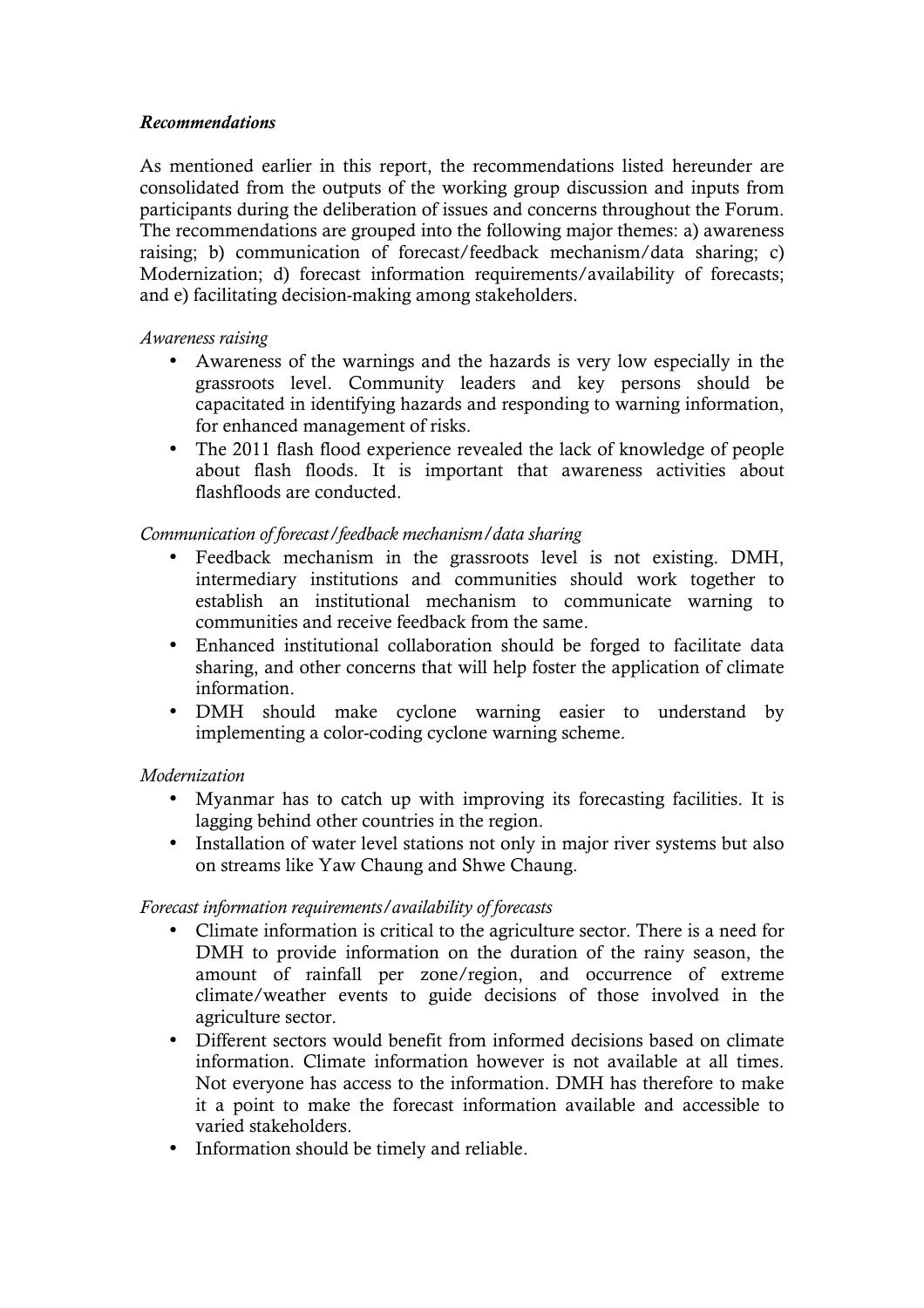- DMH should express specific parameters of monsoon intensity in order for forecast information to be clear.
- DMH should make available time-series storm-related rainfall.
- Detailed warning, and instruction should be issued from DMH.
- DMH should provide updated information before, during and after the hazard event in affected areas.
- Forecasts are too coarse/general to be applied. The variations in the zones/regions make the application of homogenous information unfeasible. There is a need to provide location-specific forecast products.
- There is a need to improve spatial resolution. Data on distribution of rainfall should also be provided.

## *Facilitating decision-making among stakeholders*

- A deeper process of analyzing climate information for decision-making should be done. More practical mechanisms on bridging information and decisions should be evolved. DMH and its stakeholders should evolve a "formula" or tool for decision-making.
- The role of dams is very important in the agriculture sector. Dam managers should be involved deeply in the analysis of forecasts so that they would be able to provide guidance to stakeholders concerned on the water availability in the dams during each season.
- Capacity building for key user institutions like the agriculture, water resources, irrigation, and disaster risk management, among others, in interpreting, translating and communicating DMH forecasts should be undertaken. This will facilitate better decision-making by stakeholders in the said sectors.
- Key stakeholder departments can be convened to analyze the impacts of the current dry season and discuss the observations/findings during the next forum.
- DMH could spearhead a research to see how information from DMH relates to agro-ecological zones. A profound look into the variabilities in monsoon onset and withdrawal, and user needs in the different climatic zones should be undertaken. This will guide DMH is evolving forecast products that is tailored to specific zones/regions.

#### *DMH milestones in responding to user needs*

In response to one of the recommendations from stakeholders during the Monsoon Forum conducted on February 2011, DMH made available as among its forecast products the rainy days forecast which indicates the number of possible rainy days in 10 days and 1 month periods.

# *Closing Program*

The closing program was graced by His Excellency U Win Shein, Union Deputy Minister for Transport.

In his closing remarks, he indicated that the Monsoon Forums target to develop robust sectoral institutions, communities and individuals in managing climate